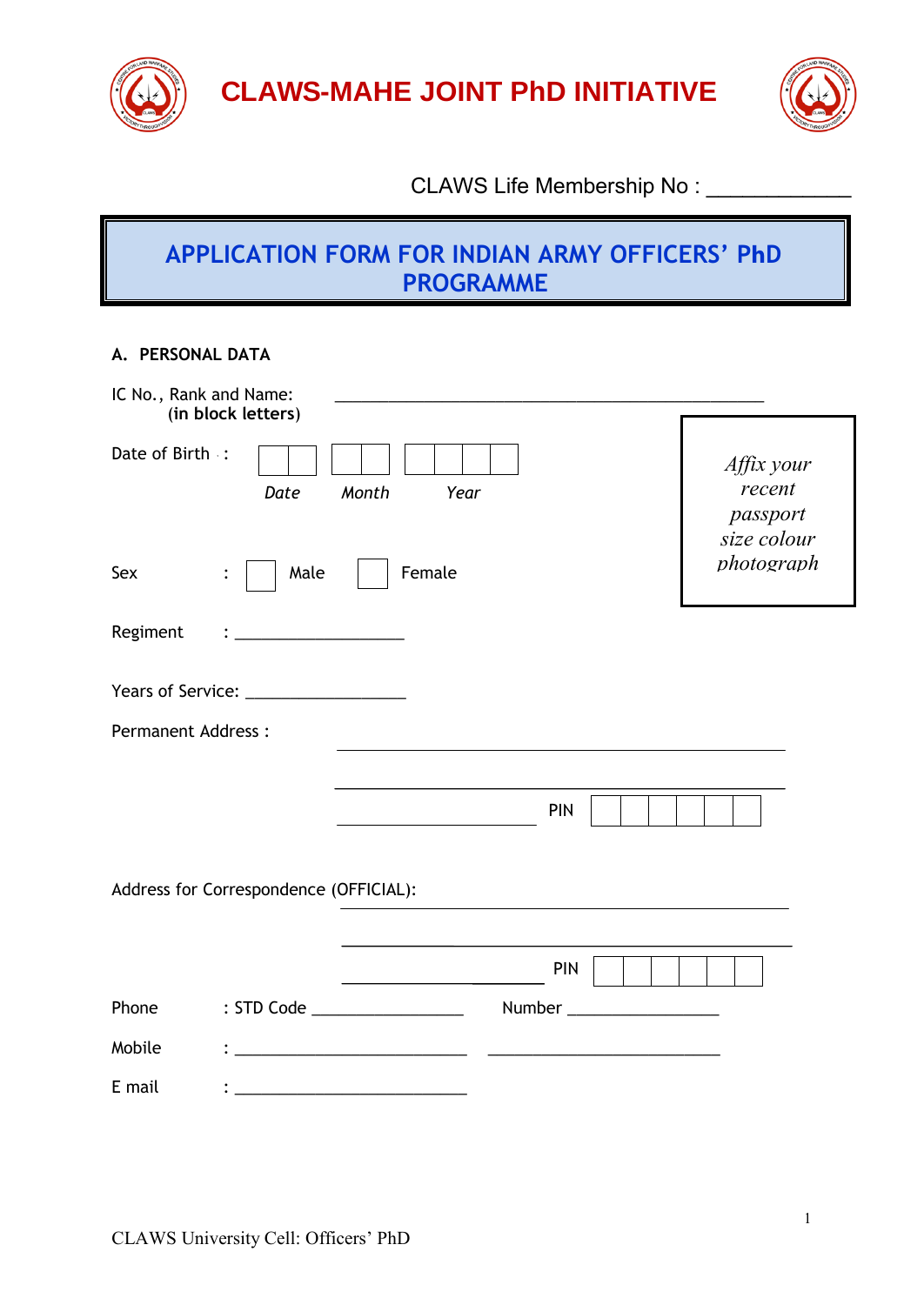



# **B. ACADEMIC RECORD (10th-Post Graduation)**

| <b>Degree Obtained</b>   | Year | Name of the<br>School/University | Percentage/CGPA |
|--------------------------|------|----------------------------------|-----------------|
| 10th                     |      |                                  |                 |
| 12th                     |      |                                  |                 |
| Graduation               |      |                                  |                 |
| Post-Graduation          |      |                                  |                 |
| PG and Above (If<br>any) |      |                                  |                 |

## **C. IMPORTANT RESEARCH PUBLICATIONS**

#### **Journal Articles:**

| <b>Year of</b><br><b>Publication</b> | Title of the<br><b>Article</b> | Name of the<br>Journal | <b>Volume and</b><br><b>Issue No.</b> | Web Link of<br>the Article |
|--------------------------------------|--------------------------------|------------------------|---------------------------------------|----------------------------|
|                                      |                                |                        |                                       |                            |
|                                      |                                |                        |                                       |                            |
|                                      |                                |                        |                                       |                            |
|                                      |                                |                        |                                       |                            |

#### **Format Example:**

| 2020 | India's      | <b>CLAWS</b> | Vol. 20, | http://www.clawsjournal.com/India's- |
|------|--------------|--------------|----------|--------------------------------------|
|      | National     | Journal      | Issue 1  | National-Security-An-Assessment      |
|      | Security: An |              |          |                                      |
|      | Assessment   |              |          |                                      |

#### **Books:**

| Year of<br><b>Publication</b> | Title of the<br><b>Book</b> | <b>Publisher</b> | <b>Place of</b><br><b>Publication</b> | <b>ISBN No.</b> |
|-------------------------------|-----------------------------|------------------|---------------------------------------|-----------------|
|                               |                             |                  |                                       |                 |
|                               |                             |                  |                                       |                 |

#### **Format Example:**

| 2020 | India's Foreign<br>policy | Pentagon Press | New Delhi | <b>ISBN NO: 678-</b><br>231-123-789 |
|------|---------------------------|----------------|-----------|-------------------------------------|
|      |                           |                |           |                                     |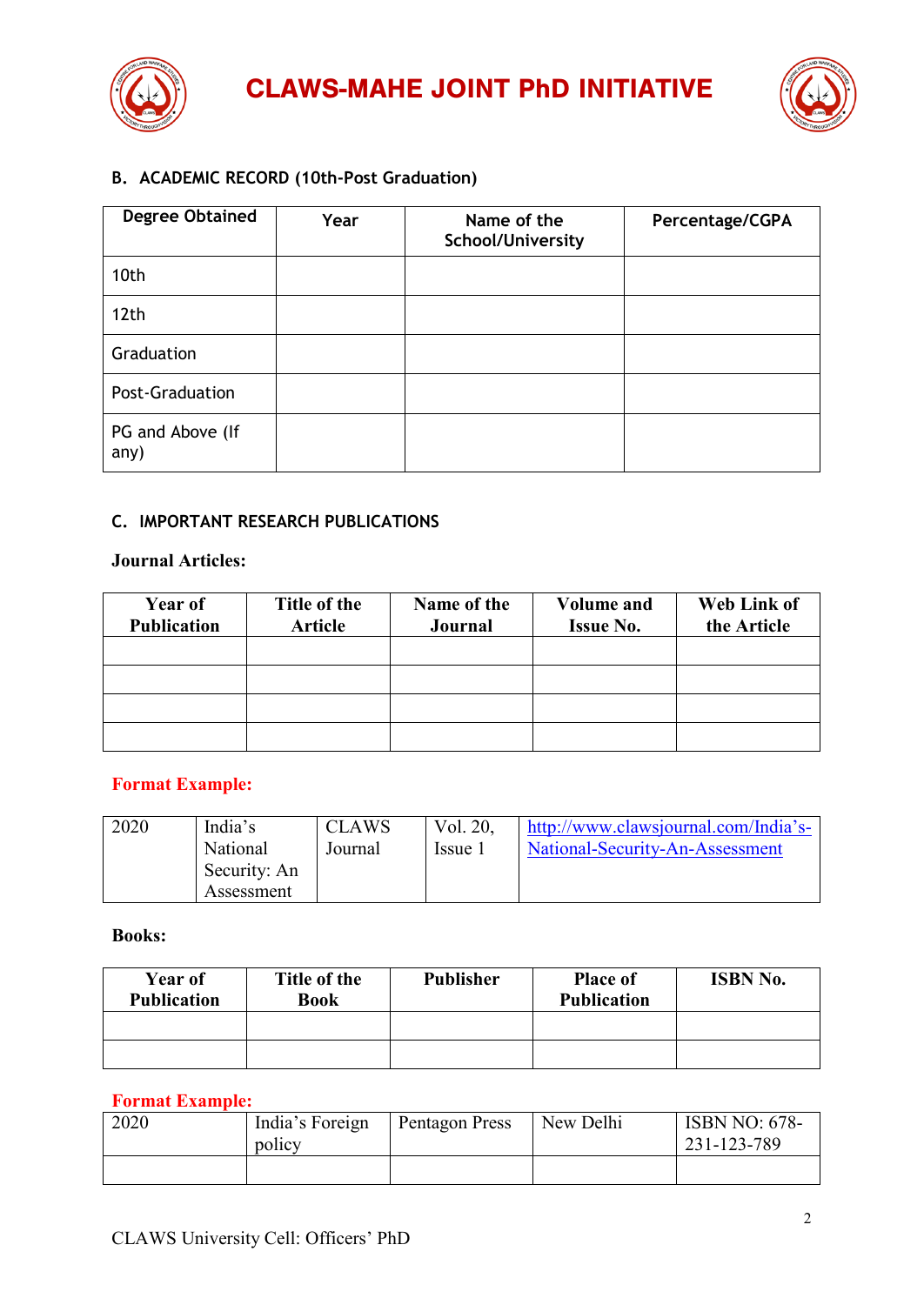



#### **D. RESEARCH INTERESTS**

# Format Example:

| Military Doctrine and Strategy, India-Pakistan Relations, India-China Relations, |
|----------------------------------------------------------------------------------|
| India's Foreign Policy                                                           |

## **E.Proposed PhD TOPIC**

# Format Example:

China's Military Modernisation, 2001-2020

Place:

Date: Date: Candidate of the Officer Candidate)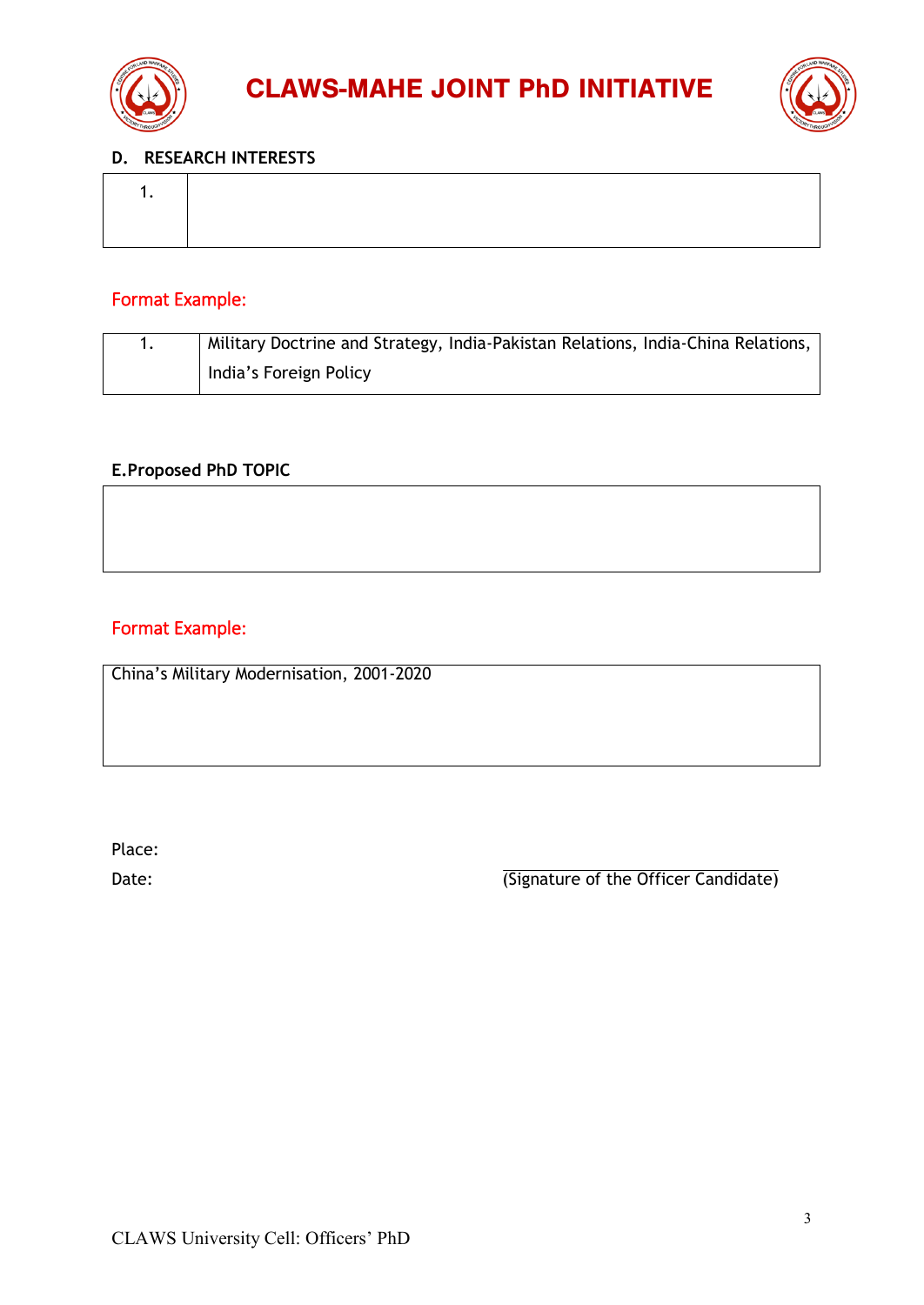

CLAWS-MAHE JOINT PhD INITIATIVE



# **DECLARATION AND UNDERTAKING**

I, \_\_\_\_\_\_\_\_\_\_\_\_\_\_\_\_\_\_\_\_\_\_\_\_\_\_\_\_\_\_\_\_\_\_\_ hereby declare that the information I have furnished here are true to the best of my knowledge and that the research work for PhD programme will be undertaken in my own personal time.

Place:

Date: Candidate of the Officer Candidate)

# **COUNTERSIGNED BY IO**

Place:

Date :